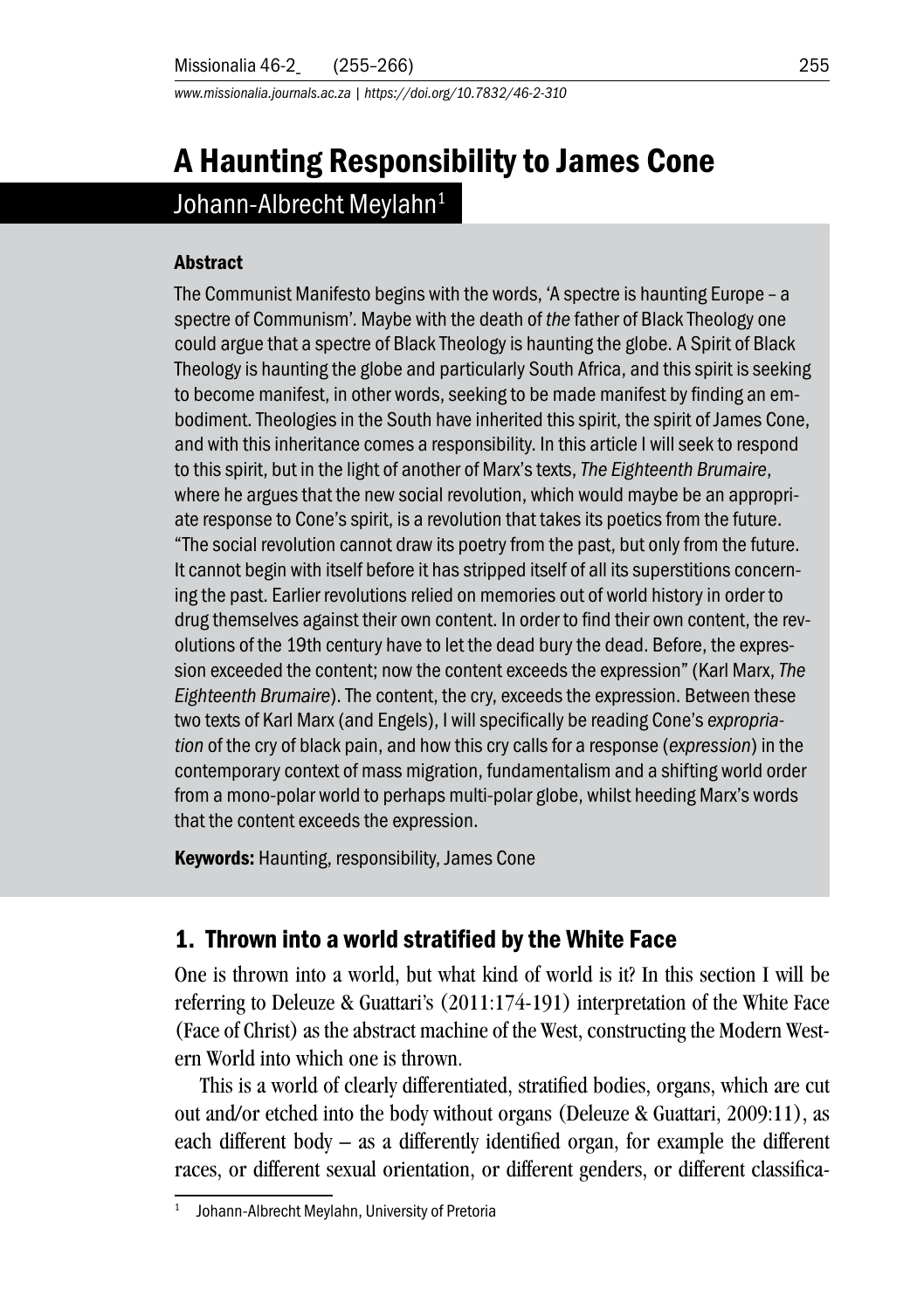tions of normality and ability in contrast to disability and abnormal – are all cut out or etched into this body without organs. One could argue that Flesh, Life suffers this cutting, this etching, and these stratifications. However, Life or Flesh would already be its own differentiation cut into the body without organs. For the sake of the argument, I will remain with flesh that suffers this ontology and thus epistemology, which transforms the flesh into clearly differentiated bodies.

This is the suffering of all flesh that is caught in the gaze of the White Face, the abstract machine of the West. There is a certain universalism to this suffering flesh, as no flesh escapes this gaze of the White Face.

Cone (1977:153-154) as well as Biko (2004:27) were often in critical conversations with such universalisation of suffering, most clearly articulated in the Communist and/or Marxist ideas, as such universalisation denied the particularity of black pain. Likewise, I do not want to deny the particularity of different *expressions* of suffering, by including all suffering in the universal suffering of flesh, although I do believe that turning to the suffering flesh, or the naked cry, is different from the "particular" universal suffering of workers under the market conditions of global capitalism. What is important to note is that whatever particularity one focusses on it is and remains an *expression* of suffering, namely a giving voice to suffering and never suffering flesh pure and naked, but always only as it is *expressed* by someone.

Yet, there *is* suffering of flesh at the hands and gaze of the White Face, the abstract machine, with its metaphysics and epistemology and its determining (colonising) ontology. The flesh, the Life that irrespective of the skin colour of the body has and will be colonized by the White Face, which raises the question: how to speak, how to *express* the pain of the cry, the suffering of the flesh without falling into the various traps of identity politics, but neither falling in the traps of universalist reason, typical of the Old Left. Maybe, what I want to argue for is the victim-inperson, rather than the victim-of-race, or victim-of-class or victim-of-gender and/ or the victim-of-ability/disability. In this sense, I will be following François Laruelle's interpretation of the victim-in-person: 'The victim-in-person, as Laruelle calls her to highlight her real character, her lived or flesh-and-blood character, does not inspire philosophers and intellectuals in the same way that heroes, or brave resisters, or those who turn the tide and heroically vanquish their enemies, do. So, the victim becomes the unthought of philosophy, a stumbling block to its standard practice' (Laruelle, 2015:xi).

All the different victims of the past, victims-of-race, victims-of-slavery, victimsof-gender, victims-of-gender-and-race, etcetera have played a vitally important part and role in the history of rights and specifically human rights. Their fight for selfdetermination as well as their battle for the right to speak *in their own voice* in the various public spaces has firstly broadened the public space, and secondly brought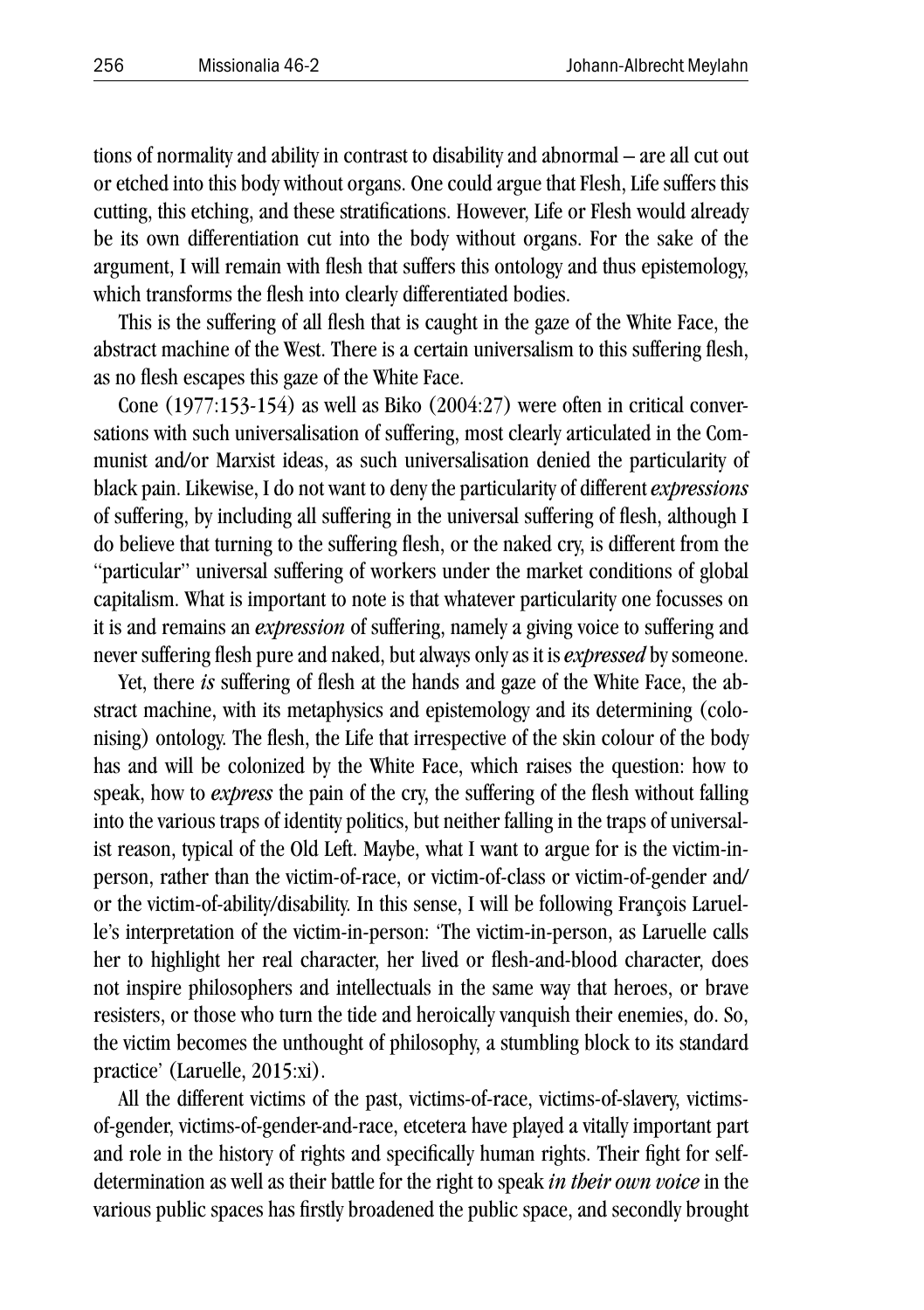greater democracy to these public spaces, and for these victories the world owes these brave fighters a tremendous debt. The fight for a self-determining voice in the public space remains a fight for a voice in a world, which is carried out by the White Face. In other words, these nearly heard voices do not change the space, but maybe only democratises the space slightly more. What about dreaming or inventing a completely new world and even a new humanity? Is that not what Fanon<sup>2</sup> was writing about: a different world, not a world of the past, but a world that is invented rather than discovered (colonised)? Not to seek to democratise the world as it is believed to be, but to invent a new world, both a new Africa as well as a new Europe.

I do not want to separate the invention of a new world from the important roles all the different historical victims have played in their different battles, but I also believe that these roles need to be unpacked, as the battle for the space will never be over, and there might be an inherent reason why it can never be over, unless one moves away from an antagonistic battle for space towards invention. To unpack these roles, and specifically the inherent reason why the battle is never over, is not a denial or criticism, but it is an awareness of the incompleteness of the struggle, as long as it is struggle about who colonises the space.

I have just mentioned the importance of self-determination, but self-determination is only possible when a subject (individual) identifies him or herself as a subject in relation to a group, which, as Mouffe<sup>3</sup> argues, is possible only on the basis of differentiation into clear camps of us and them, and the necessary hegemony that goes with such clear differentiations.

### 2. The particular vs the universal

Hubert Sauper's 2014 documentary film, which he wrote, filmed and directed, *We come as friends*, is a film about the war, neo-colonialism and finally the division of Sudan into two countries. The film begins with a little boy walking completely naked down a dusty African road looking and smiling into the camera. It is as if this little boy, a symbol of life, a symbol of naked innocent life, is looking into the camera, into the lens, into the gaze of colonialism. Life, naked innocent life is smiling, looking into the gaze of global modernity and calling this "modernity" into responsibility. Calling this camera, symbol of all that modernity (with its epistemology and

<sup>2</sup> For Europe, for ourselves and for humanity, comrades, we must make a new start, develop a new way of thinking, and endeavour to create a new man (Fanon, 2004:239)

<sup>&</sup>lt;sup>3</sup> I argue that once we understand that every identity is relational and that the affirmation of a difference is a precondition for the existence of any identity – i.e. the perception of something 'other' which constitutes its 'exterior' – we can understand why politics, which always deals with collective identities, is about the constitution of a 'we' which requires as its very condition of possibility the demarcation of a 'they' (Mouffe, 2013:5).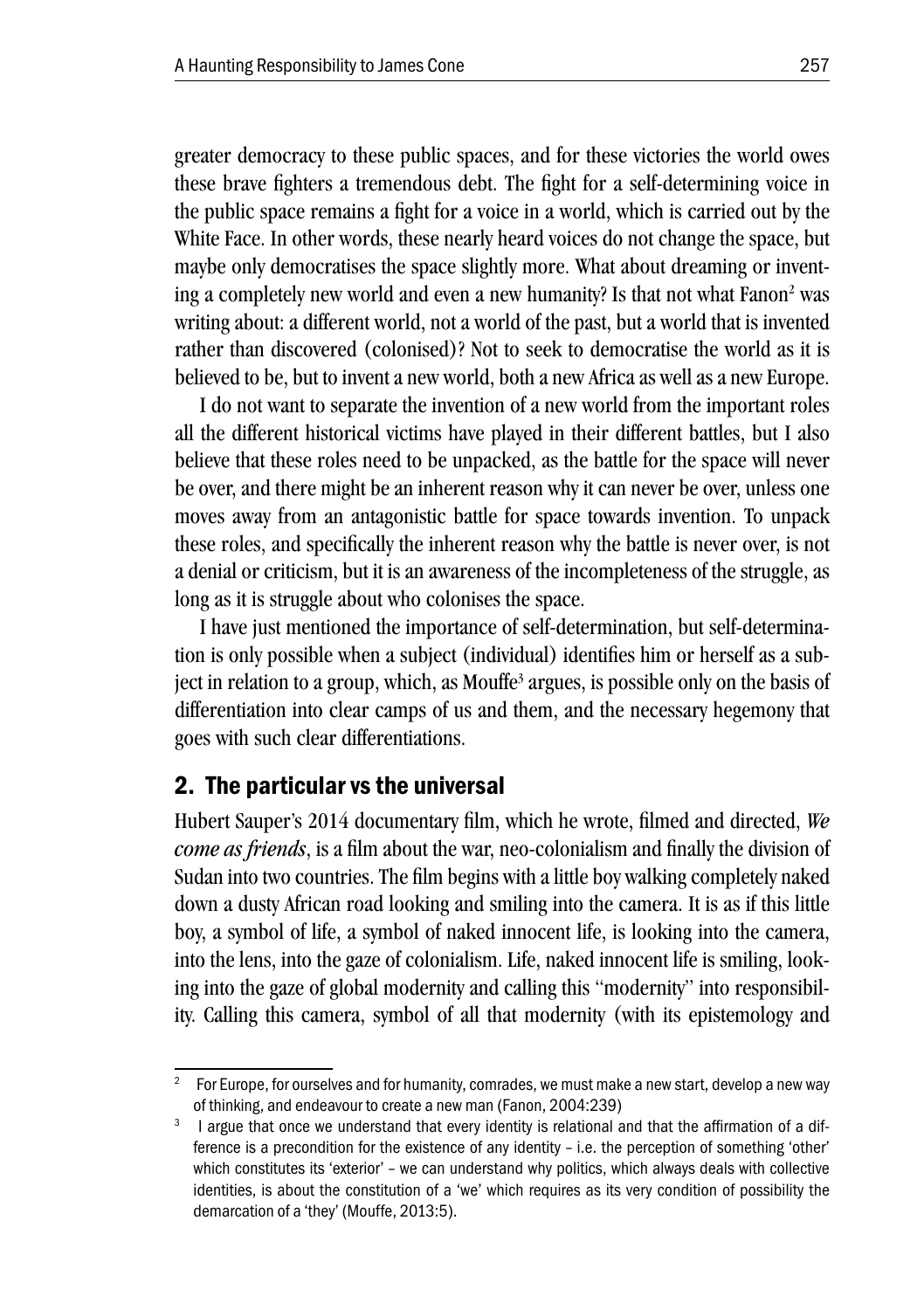technology) stands for, into responsibility, and thereby to respond to this naked life, naked black experience as Cone $^4$  and Vellum (2015:5) might say.

This is the first scene of the film; in the second scene the film turns to the small plane in which the narrator, director and film maker is travelling with this co-pilot. The local co-pilot sees a small music box fixed to the dashboard of the plane; he winds up the music box to play its tune, whilst asking the narrator why he has a child's plaything on the dashboard? The pilot responds by saying that the tune that the music box is playing is *The Internationale*<sup>5</sup> . These two images introduce the film, even before the title of the film appears. The little naked black boy looking into the camera, calling the camera and all it stands for and all that stands behind the camera into responsibility, and behind the camera is a man who has a child's plaything fixed to the dashboard of his plane, which plays *The Internationale*. It is as if a *Spectre of Communism is haunting this world* and maybe more so now than ever before.

Yet, in this film, it is the *particular* Sudanese naked boy calling the gaze of the camera into responsibility. Is this naked Sudanese boy the antithesis of the camera? Is he the other of the camera?

Black Consciousness in the tradition of Biko which calls for an antithesis to the thesis of white colonialism and/or white racism (Biko, 2004:55). To use Biko's interpretation of the dialectic: there is a thesis (white racism) and therefore the

<sup>4</sup> We must create a global vision of human liberation and include in it the distinctive contribution of the black experience (Cone, 1977:156).<br><sup>5</sup> Stand up, damned of the Earth/ Stand up, prisoners of starvation / Reason thunders in its volcano

<sup>/</sup> This is the eruption of the end. / Of the past let us make a clean slate / Enslaved masses, stand up, stand up. / The world is about to change its foundation /We are nothing, let us be all.

Chorus: This is the final struggle / Let us group together, and tomorrow / The Internationale / Will be the human race.

There are no supreme saviours / Neither God, nor Caesar, nor tribune./ Producers, let us save ourselves, Decree the common salvation. / So that the thief expires, / So that the spirit be pulled from its prison, Let us fan our forge ourselves / Strike the iron while it is hot.

The State oppresses and the law cheats. / Tax bleeds the unfortunate. / No duty is imposed on the rich; The rights of the poor is an empty phrase. / Enough languishing in custody! / Equality wants other laws: No rights without duties, she says, /Equally, no duties without rights.

Hideous in their apotheosis/ The kings of the mine and of the rail. / Have they ever done anything other Than steal work? / Inside the safeboxes of the gang, / What work had created melted. / By ordering that they give it back, / The people want only their due.

The kings made us drunk with fumes, / Peace among us, war to the tyrants! / Let the armies go on strike, Stocks in the air, and break ranks. / If they insist, these cannibals / On making heroes of us, They will know soon that our bullets / Are for our own generals.

Workers, peasants, we are / The great party of labourers. / The earth belongs only to men; / The idle will go to reside elsewhere. / How much of our flesh have they consumed? / But if these ravens, these vultures Disappear one of these days, / The sun will still shine forever.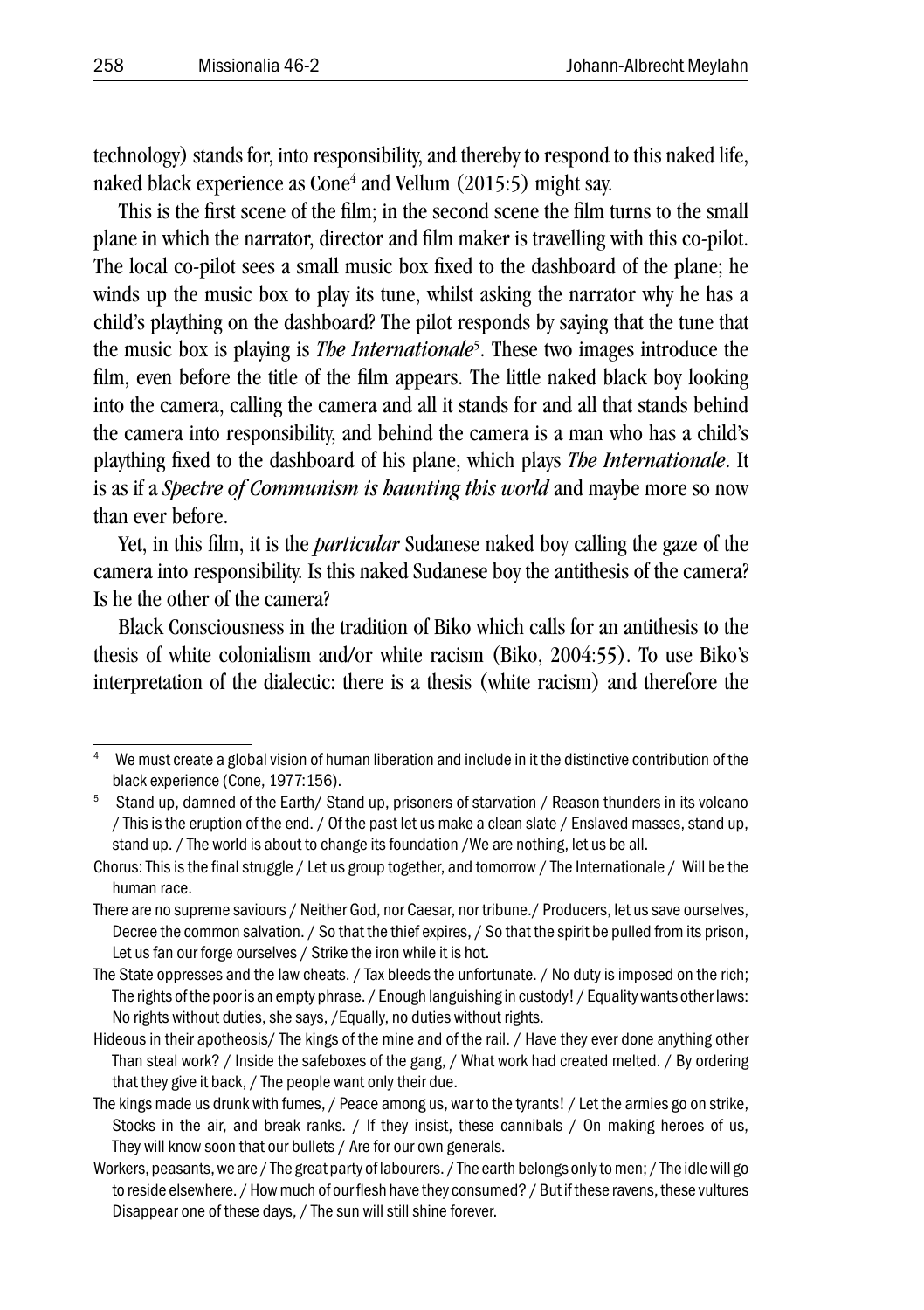need for an antithesis (Black Consciousness), and only then is there a possibility of a synthesis, interpreted as non-racialism (Biko, 2004:55).

In light of such a dialectic, one could argue that what is necessary is truly a strong and powerful antithesis, but an antithesis to what? Maybe an antithesis to what Fanon<sup>6</sup> calls internalisation of inferiority, namely epidermalization, or what Mignolo calls *coloniality of being* (see Maldonado-Torres, 2007:242). An antithesis, as an exclusive black consciousness in Biko's sense, it is necessary, where white voices are excluded<sup>7</sup>. Such an antithesis would be the positive image, as the opposite (antithesis) of the internalized inferiority. For such a positive image, positive identity to develop, clear differentiation and hegemony is necessary. As Cone argues, a black theology for the black community against the dominant theology of Europe and North America, which would then need to be interpreted as being heretical (Cone, 1985:768). As Mouffe argues: a clear us against them is necessary for any positive identity to be developed. It is also for this reason that Cone argues that instead of turning to 'Reinhold Niebuhr and John Bennet for ethical guidance in those troubled times, we searched our past for insight, strength and the courage to speak and do the truth in an extreme situation of oppression (Cone, 1977:147). This was Cone's struggle to reconcile Black Power (for example the statement written in July 1966) with Christian love (which is mostly interpreted as an inclusive love) and thus the separation between Martin Luther King, Jr (inclusive love) and Black Power (see Cone 1977:148). Christian love was interpreted as an inclusive love, specifically when interpreted within the context of white theology, which is taught in most Western seminaries. This dominant Western theology of inclusive love is internalized.

While the rise and growth of independent black churches suggest that black people had a different perception of the gospel than whites, yet there was no formal theological tradition to which we could turn in order to justify our definition of Black Power as an expression of the Christian Gospel. Our intellectual ideas of God, Jesus, and the Church were derived from white European theologians and their textbooks (Cone, 1977:148).

<sup>6</sup> Fanon calls this internalisation of inferiority epidermalization (Fanon, 2008:xiii) as it is indeed an epidemic.

 $7$  Let me hasten to say that I am not claiming that segregation is necessarily the natural order; however, given the facts of the situation where a group experiences privilege at the expense of others, then it becomes obvious that a hastily arranged integration cannot be the solution to the problem. It is rather like expecting the salve to work together with the slave-master's son to remove all the conditions leading to the former's enslavement (Biko 2004:22).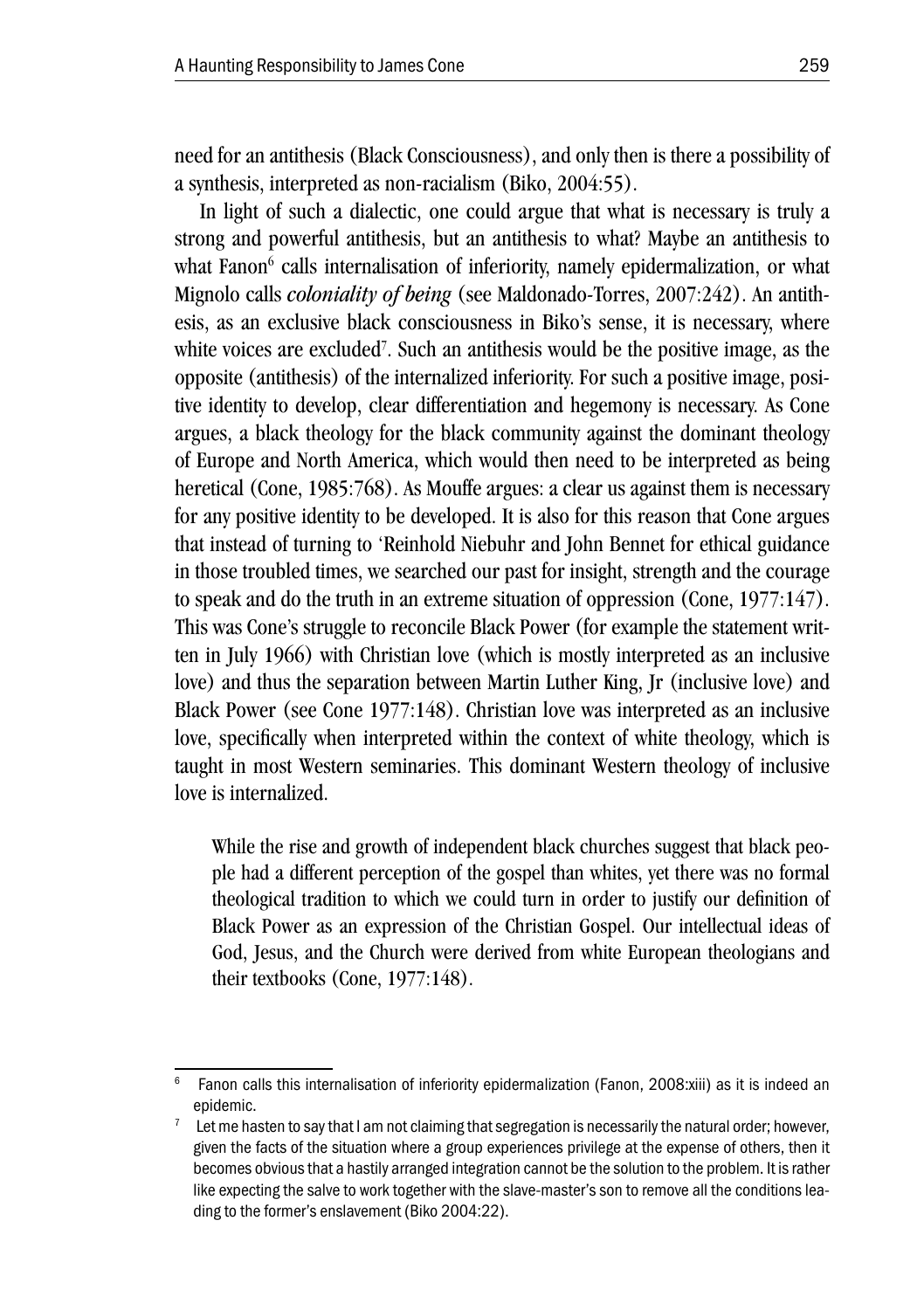The power of definition had to be challenged $\delta$ , as this power still rested with the white theologians and the Western theological establishment.

It is in this social and religious context that the term "Black Theology" was created and was initially understood as the theological arm of Black Power (Cone 1977:149). "Black Theology" was a response to the desire to search within faith for a response to the political, economic, social and religious challenges without religion becoming once again the opiate of the masses (see Cone 1977:149). The question is whether religion and/or ideology is not always the opiate of the masses?

To develop a "Black Theology" it was necessary to turn to the past, but not the past of Luther, Aquinas or Calvin, but rather the past of David Walker, Daniel Payne and W.E.B. Du Bois (Cone 1977:149).

The Black Theology for Cone<sup>9</sup> was a combination of "African" and "Christian", which is similar, but also very different from what Fanon called for, as he argued that he will not search in the past, but rather in the future. 'I am not a prisoner of History. I must not look for the meaning of my destiny in that direction. I must constantly remind myself that the real *leap* consists of introducing invention into life' (Fanon 2008:204).

Cone's Black Theology developed from what might be termed identity theology as in identity politics, and later moved towards a more inclusive universalism, which included all the different struggles for life against the power of death. This can also be seen in his conversations with the universalism of the Marxist (Cone, 1977:153-154). In his article written in 2000 this struggle between identity politics and universalism is most clearly spelled out.

Cone argues that five main themes defined the character of black religious thought: justice, liberation, hope, love and suffering (Cone, 1985:756). These five themes are unpacked, interpreted and understood from within the context of the lived experience of blacks. There is a fine line of differentiation between the lived experience and identity politics. Cone justifies his "identity theology" as he argues, just as whites used their 'cultural perspective to dominate others, blacks used theirs to affirm their dignity and to empower themselves to struggle for justice' (Cone, 1985:756).

The challenge for identity theology or identity politics is that the moment one *names* (identifies and differentiates) or *expresses* the cry, the Life, the experience of suffering and/or oppression, or the moment one identifies the wretched

<sup>&</sup>lt;sup>8</sup> For the power of definition is a prerogative that oppressors never want to give up (Cone, 1977:149).<br><sup>9</sup> I shall call them "African" and "Christian." Black religious thought is not identical with the Christin

theology of white Americans. Nor is it identical with traditional African beliefs past or present. It is both – but reinterpreted for and adapted to the life-situation of black people's struggle for justice in a nation whose social, political, and economic structures are dominated by a white racist ideology (Cone, 1985:755).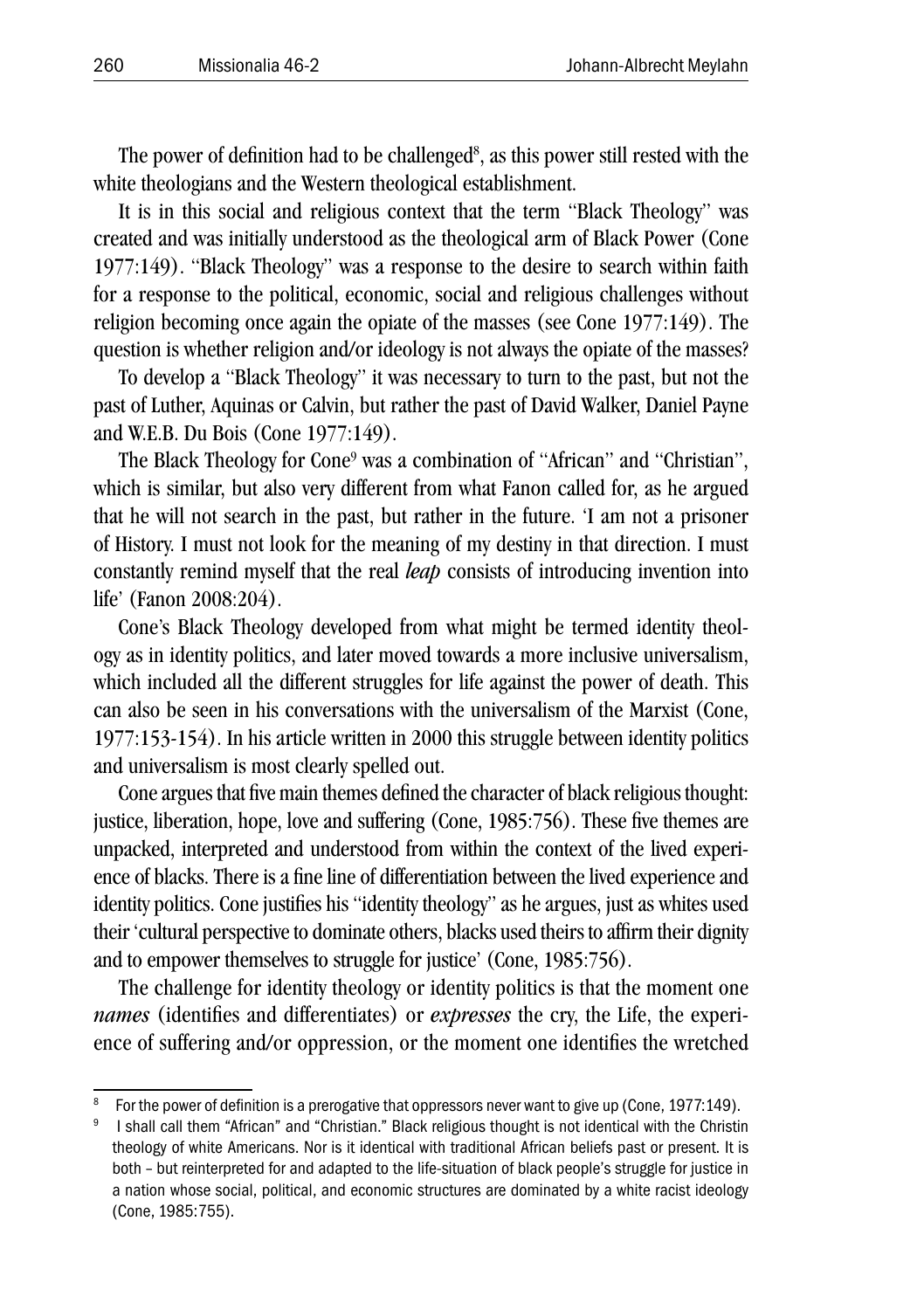of the earth, one has done that on the basis of a positive identification. The moment one gives those wretched a particular identity, for example: a racial, sexual, economic, social identity, I believe one has a problem of identity theology and identity politics, and I would include Marcella Althaus-Reid's (2000) book *Indecent Theology*, as she identifies, names what is indecent. The moment one names it, the moment one calls it, one has an identity, namely something identifiable as differentiated. Although going back to where I started, there is a historical and political necessity of such positive identities to counter the self-hatred (see Cone 1985:763) inflicted over centuries of exploitation – conscious of the necessity of such positive identification, but likewise aware that such positive identification, as Mouffe argues, always happens via clear differentiation into us and them. These differentiations are not just into clear groups, but together with the us vs them is also the good vs wrong, evil vs godly, etcetera and thus the good, God and Christ are included in this differentiation by identifying God as black, Christ as black or Christ as the wretched of the earth, which is in response to the previous identification of God as white, and Christ as a blond-blue-eyed messiah. Such identification is based on differentiation – to carve the body without organs into identifiable organs and clearly differentiated strata is such a White Face thing to do. It is the gaze of the White Face (Deleuze & Guattari, 2011:174-191) that differentiates and stratifies. The strata are identified either via white dominance or *repeated* via the need for black dignity, and so the world or Rhizome of the White Face grows and expands its dominance.

Mouffe's (2013) response to this identity through differentiation is not necessarily antagonism, but she suggests agonism. Mouffe's agonism might be a way to move beyond the dialectic of a clearly identified thesis with a likewise clearly identified antithesis which stand antagonistically against each other in clearly demarcated us and them camps.

Agonism for me is maybe born from the agony that there is nothing positively identifiable about flesh, Life or the cry, but that all identification, all differentiation is something that happens to flesh, Life, the cry once the white face has turned its gaze towards it. Biko wants to turn something that has historically been reduced to nothing into something positive $10$  and thereby create the antithesis, but with it also antagonism. This positive identity is created by using the very same tools that created the thesis.

 $10$  As Fanon puts it: 'Colonialism is not satisfied merely with holding a people in its grip and emptying the Native's brain of all form and content, by a kind of perverted logic, it turns to the past of the oppressed people and distorts, disfigures, and destroys it'. At the end of it all the blacks have nothing to lean on, nothing to cheer them up at the present moment and very much to be afraid of in the future (Biko, 2004:75-76).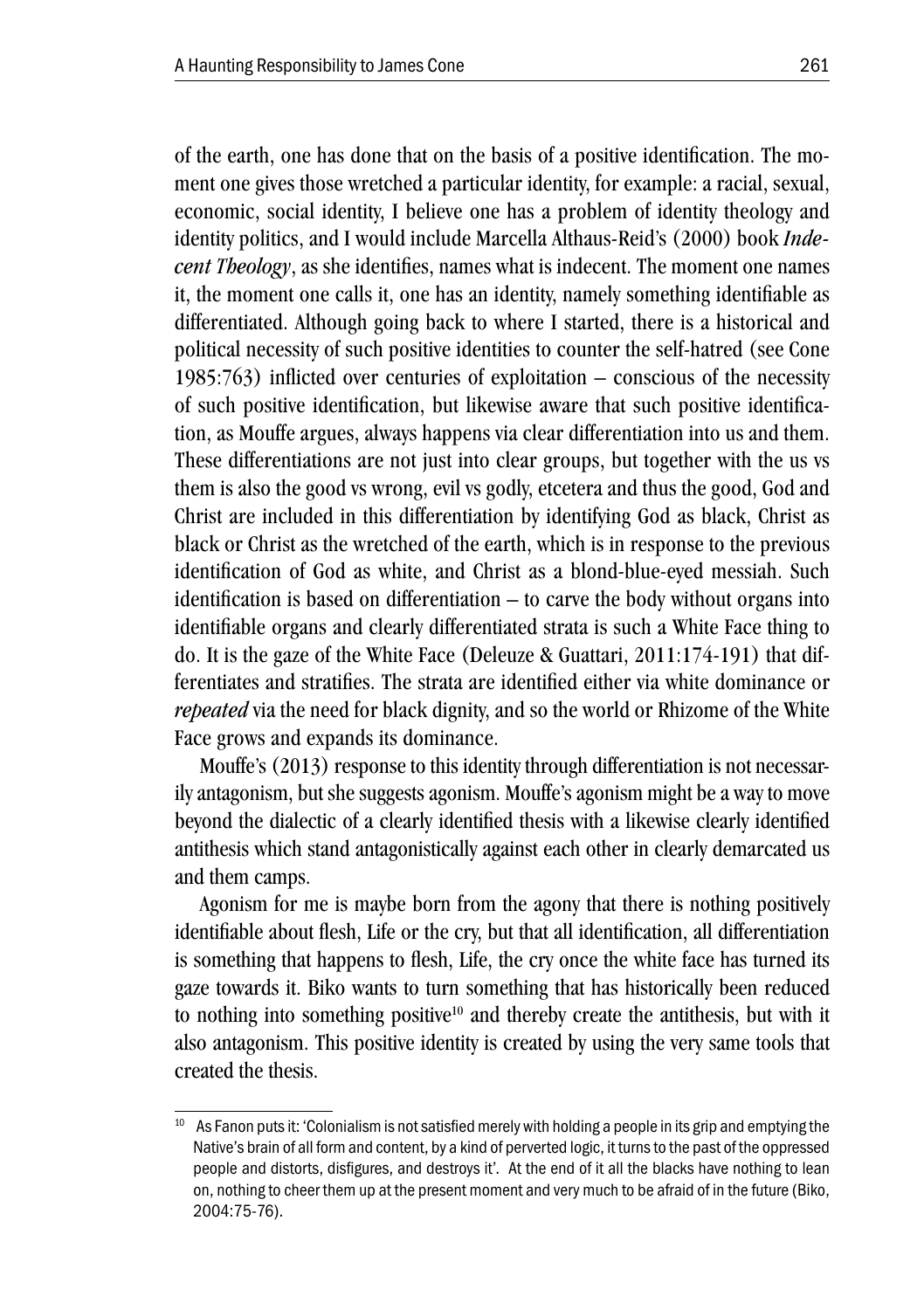Agonism for me is born from the idea that there is nothing positive, but nothing understood in a social constructionist sense, namely that any identity that there is, is a constructed identity, any identity is an *expressed* identity. It is an awareness of this agony of the nothing, that makes agonism possible as an alternative to antagonism. This is how I would interpret Fanon, when he says that we have to invent, maybe even invent *ex-nihilo*, rather than colonise.

This move towards agonism might be a way to move beyond the dialectic of thesis and antithesis, which never seems to come to a synthesis, but rather ends up in a vicious cycle, which might explain the rise of the ultra-right in Europe and the USA, after years of the antithesis of Political Correctness. A strong Political Correctness including Black Consciousness, will not develop into a synthesis as expected, but it becomes the new thesis in the eyes of some, and in response, in reaction, they develop a new antithesis. This apparent need for a new antithesis is what the ultraright populists are exploiting currently throughout the world.

The cry, the suffering flesh, Life is thus exploited for political gain. In most postcolonial histories of Africa, and currently in Europe and the USA one can clearly see how the wretched have been used by the different political ideologies, which ended with the replacement of one president with another, each time in the name of the wretched, but sadly very often with the only consequence being that the wretched became even more wretched.

### 3. The Cry (Black Experience), the Naked Body of a child

In one of Cone's later articles (2000:39), he argues for a move towards a united struggle of all struggles for life<sup>11</sup>. The struggle of the cry, the struggle of the naked body and more importantly the realisation that the active or political subject is born in a political-ideological world and therefore the cry is always *heard* and/or *cried* as a political cry. The *expressed* cry is always political, as there is no pre-political cry that is expressed and therefore heard.

Yet, what unites most of these struggles, (womanist, feminist, black, African, ecological, LGBTT+) is their common enemy, namely Patriarchal Heteronormative Western Modernity one could say, or in the light of the above, the White Face. Cone argues that one cannot look to the culture responsible for the ecological crisis to provide 'the moral and intellectual resources for the earth's liberation' (Cone, 2000:43). Further down on the same page he argues: "the master's tools will never dismantle the master's house" (Cone, 2000:43). The house needs to be dismantled, and preferably with tools that are not the

<sup>&</sup>lt;sup>11</sup> Racism is profoundly interrelated with other evils, including the degradation of the earth. It is important for black people, therefore, to make the connection between the struggle against racism and other struggles for life (Cone, 2000:39).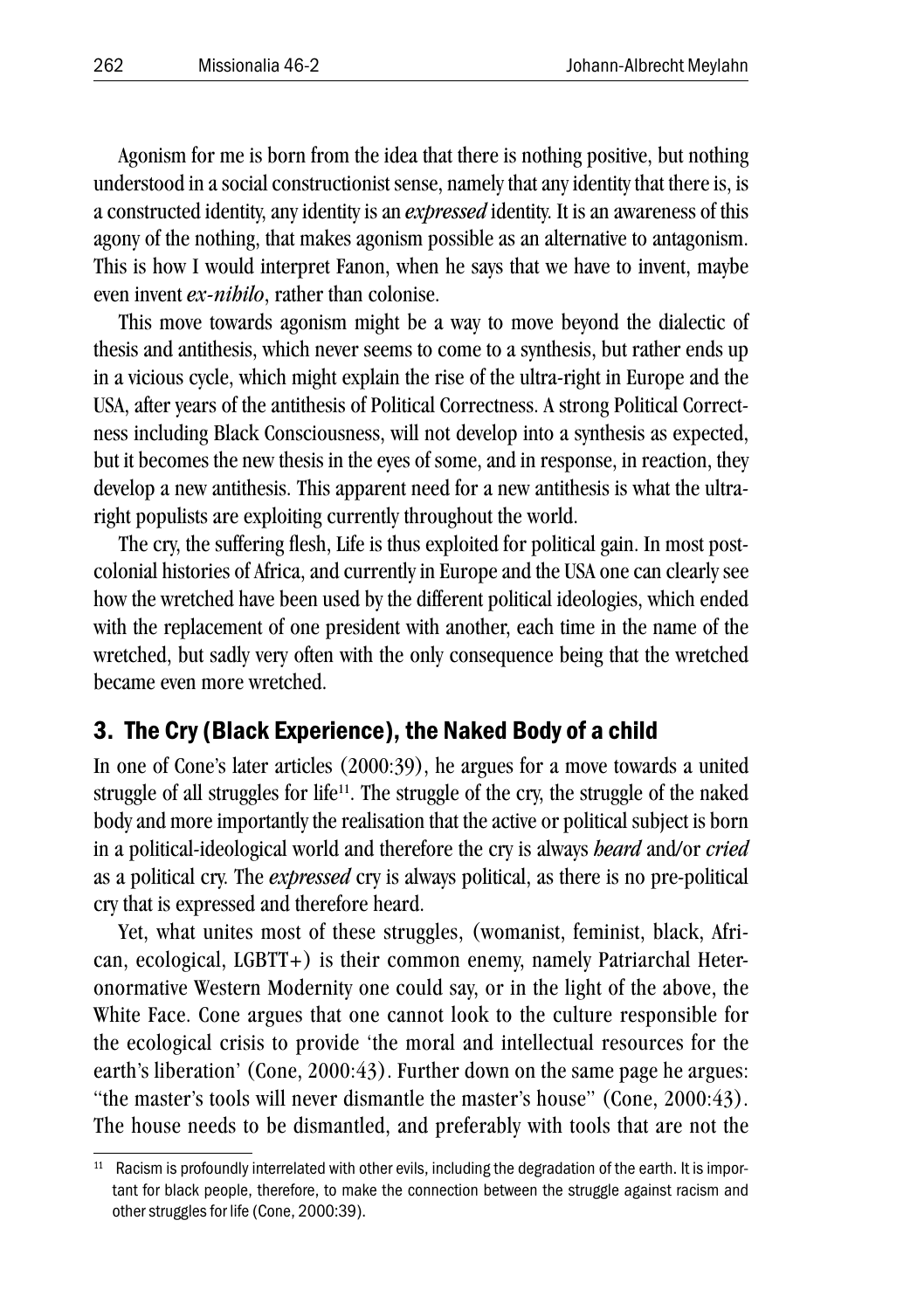master's tools, in other words, what is necessary is a different kind of thinking, a different epistemology that is not a colonial epistemology. Žižek refers to a colonial epistemology as the symbolic order<sup>12</sup>. What Žižek seems to be saying is that there is an inherent colonization in the dominant epistemology and the question is: can this be escaped? Can one liberate oneself or others by using the master's tools? One cannot escape the Rhizome (Deleuze & Guattari, 2011), as any possible attempt at escape, any lines of flight, will only be recaptured by the war machines (Deleuze & Guattari, 2011:351ff) and the apparatus of capture (Deleuze & Guattari, 2011:424ff).

The abstract machine is created out of the two sign regimes: priestly and prophetic (Deleuze & Guattari, 2011:111ff). This means that a prophetic voice of the so-called Other does not escape the abstract machine, but is inherent to the functioning of the machine, so much so that one can say with Nancy (2008:10) that both the enclosure and the dis-enclosure remain in the same Face. The clear distinctions between Priestly (State-theology) and Prophetic theology and arguing that these two are in a dialectical relationship with each other, only feeds the Rhizome, offers it new territory to colonise. For example, the clear distinction made by the Kairos Document (1985) between state and prophetic theology is a false distinction as it feeds the Rhizome, as it makes of liberation a commodity to be consumed. A commodity to be consumed in the sense that one believes oneself to be free, as one can consume liberation, consume rights, but in the process the Rhizome has colonised new territory. One can consume the self-determination and the right to have a voice in the public space, and thereby public space has been enlarged. One is free to consume Cone's writings and through this consumption identify oneself as…., but in that very moment the Rhizome has ensnared one, the possible line of flight has become one's individuation, my symbolisation, my historicity and thus ensnared me within the dominant symbolisation.

There are no other tools, at least not tools that can engage on a global scale. The moment there is symbolisation, the moment there is historisation, the moment there is a positive identity there is differentiation, and therefore I have used the tools of the master for my freedom. The tools of the master are the tools of colonisation, I have used the tools to colonise myself and therefore death.

 $12$  Life is the horrible palpitation of the 'lamella', of the non-subjective... 'undead' drive which persists beyond ordinary death; death is the symbolic order itself, the structure which, as a parasite, colonizes the living entity. What defines the death drive in Lacan is this double gap: not the simple opposition between life and death, but the

split of life itself into 'normal' life and horrifying 'undead' life, and the split of the dead into 'ordinary' dead and the 'undead' Machine (Žižek, 2008:112)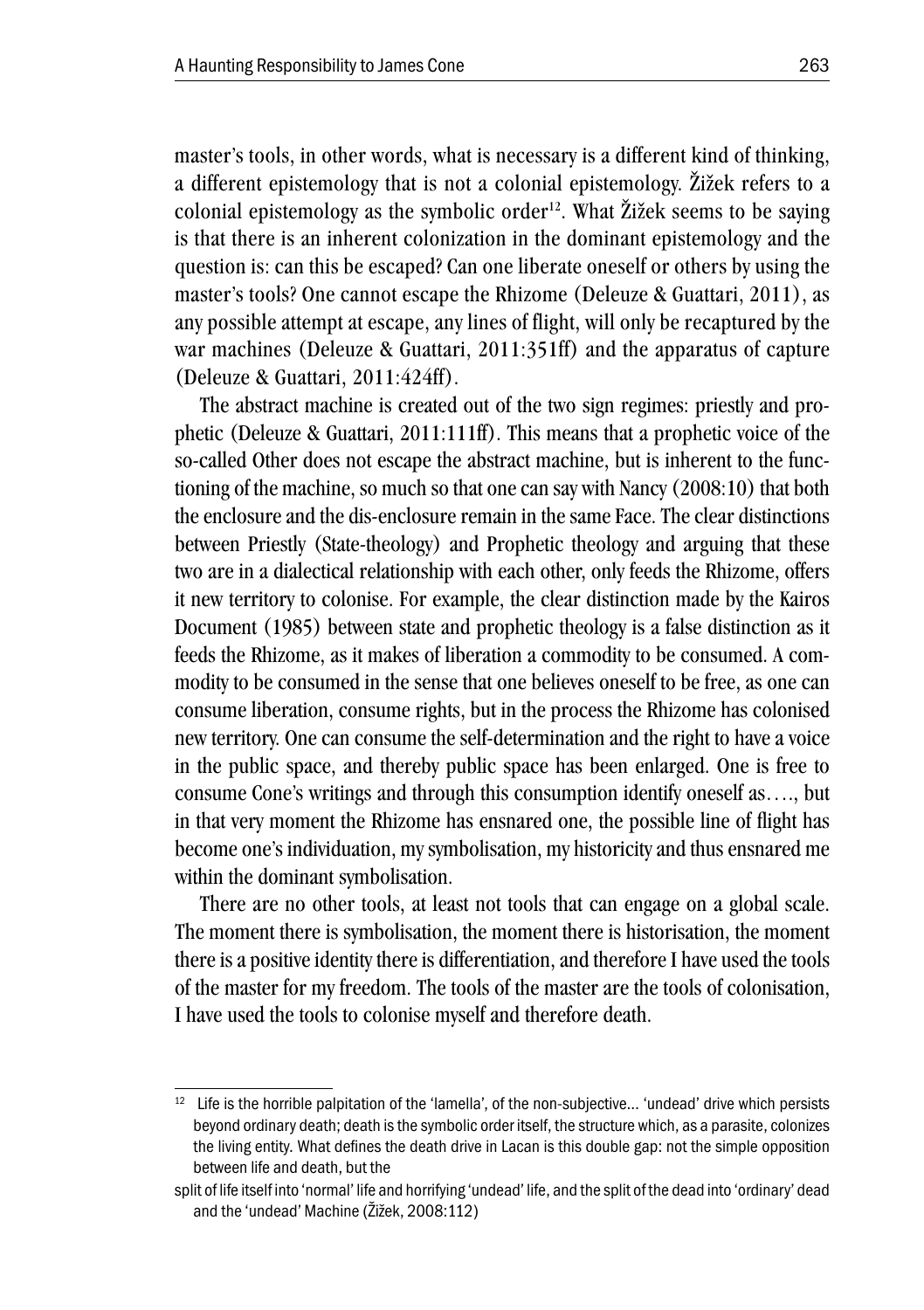For a human being to be 'dead while alive' is to be colonized by the 'dead' symbolic order; to be 'alive while dead' is to give body to the remainder of Life-Substance which has escaped the symbolic colonization ('lamella')... [W] e are dealing... [here with] the split between... the 'dead' symbolic order which mortifies the body and the non-symbolic Life-Substance of jouissance (Žižek 2008:112).

If one cannot escape the symbolic order in the global world, the only option that is left is to be *alive while dead*, that is to give *body to the remainder of Life-Substance*. The only option left is "*to be*" by not being: an apparition. To haunt the symbolic order by being the *alive while dead* of the symbolic. This leads one maybe back to Marx's comment on "true" revolution of the future, where the content exceeds the expression, which is cited both in Derrida (1994:106) as well as Fanon (2008:198). Marx argued that in the past the expression exceeded the content, one could say that the expression colonised the content, but now, in the future, the content exceeds, haunts, disturbs the expression. The universalism of the Marxism is the belief that the content exceeds expression, disrupts expression, exposes expression, haunts expression. This exceeding could be seen to unite all those who believe themselves to stand on the side of that which exceeds current expressions yet seeking to be included in the global expressions. Yet, following a Žižekian (2006) reading of Lacan's interpretation of the death drive, that which seeks the symbolic death, is not that which exceeds expression, but rather it is a lack, a crack in expression itself. If the focus remains on that which exceeds expression, and to give voice to that, to give voice to that which is excluded in expression, for example to give voice to what Althaus-Reid (2000) argues is indecent, only has one result, and that is repetition of the colonialism of expression. As Deleuze (1994:95) interprets Nietzsche: that the truth of such faith, the faith that believes that it can speak (express) in the name of the excluded, is repetition. This repetition is death in the symbolic, or to be colonised by the symbolic.

The focus should not be the excluded, that which exceeds expression, but the focus needs to be on the symbolic, and the lack, the crack in the symbolic, the focus is on the death in the symbolic, which opens the door to a hauntology (see Derrida 1994). One remains responsible to Cone by responding to Cone, but not for what he *did not say*, but for what he *could not say*. If Marx's argument that the future revolution will be because the content exceeds the expression is interpreted as there always being something excluded and therefore the revolutionary has the responsibility to speak (express) in the name of the excluded, such revolutionaries are in a sense state-agents who are colonising new lands, that is, previously unexpressed lands. That kind of revolutionary faith, to speak *for* or *with* or *in the name of* the voiceless will only have repetition of colonialism as its consequence. Maybe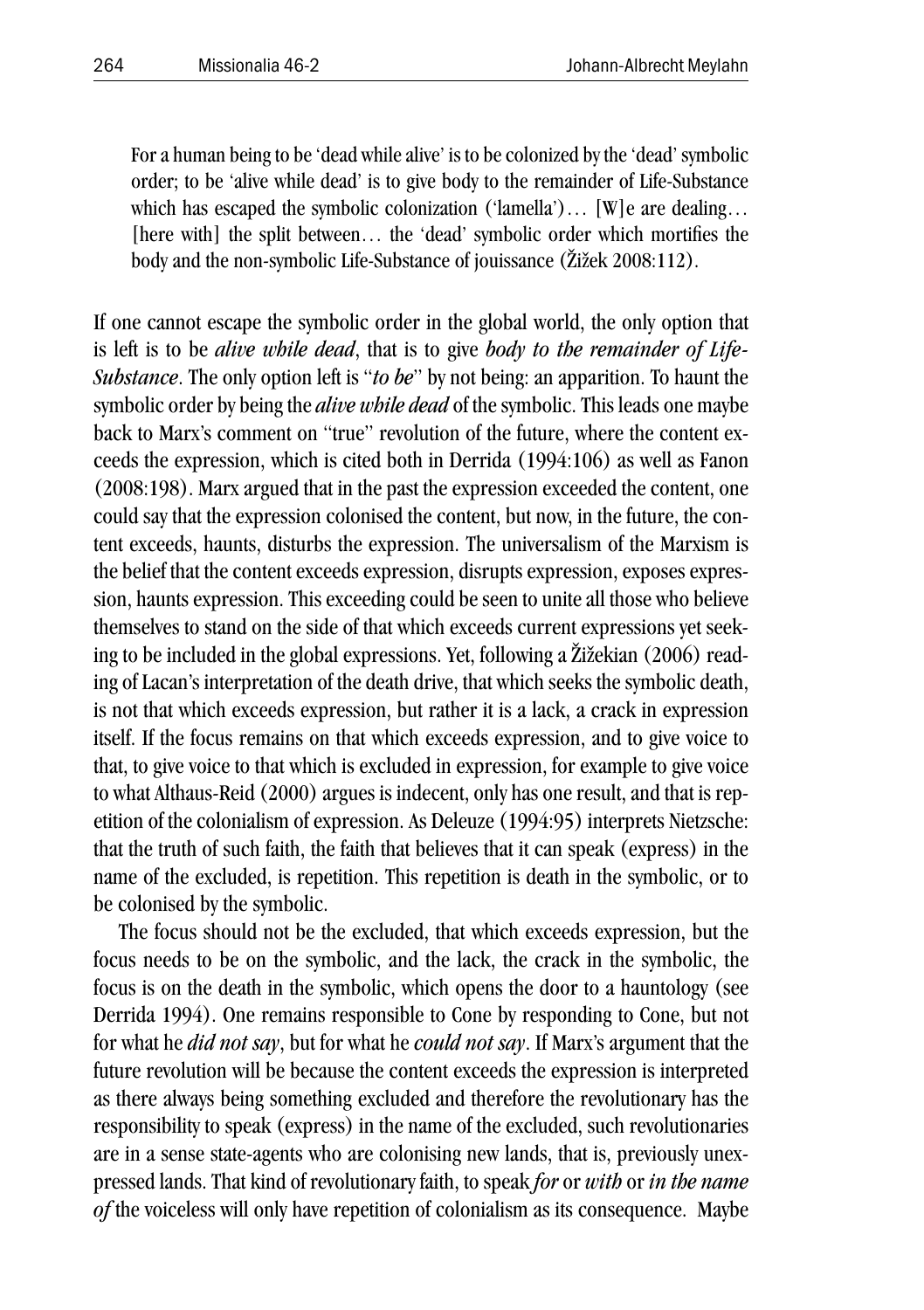it is time to realise that there is something rotten *in* the state of Denmark, and it is the ghost of a murdered king. Not the faith to speak *on behalf of* or *with* or *in the name of* the voiceless, but to be haunted by the dead inside the house or state of expression. Haunted by the ghosts of all those who died through being expressed, such haunting might liberate one from the faith, of which the truth is repetition. The truth of repetition that becomes currently visible in the rise of racism, migration control, and general rise in sexism. To be haunted not by what is excluded, but by what is included, to be haunted by oneself and the agony of being unto death. Such agonism does not open expression to the unexpressed content, does not open expression to the cry or to Life, but such agonism loosens the grip of expression, so that no one will need to offer a muffled scream: "I can't breathe" like Eric Garner. The loosened grip of expression, the loosened faith of symbolization does not open it for the Other, but shifts from antagonism toward agonism: breathing spaces and maybe life spaces between the clearly differentiated us and them camps.

#### References

- Althaus-Reid, M. (2000*). Indecent Theology: Theological Perversions in Sex, Gender and Politics*. New York: Routledge.
- Biko, S. (2004). *I Write What I Like*. Johannesburg: Picador Africa.
- Cone, J.H. (1977). Black Theology and the Black Church: Where do we go from here? *Cross Currents*, 27(2), 147-156.
- Cone, J.H. (1985). Black Theology in American Religion, *Journal of the American Academy of Religion,* 53(4), 755-771.
- Cone, J.H. (2000). Whose Earth is it Anyway? *The Social Science Premium Collection*, 50(1/2), 36-46.
- Deleuze, G. (1994). *Difference and Repetition*. New York: Columbia University Press.
- Deleuze, G. and Guattari, F. (2009). *Anti-Oedipus: Capitalism and Schizophrenia*. London: Penguin Books.
- Deleuze, G. and Guattari, F. (2011) *A Thousand Plateaus: Capitalism and Schizophrenia*. Minneapolis: University of Minnesota Press.
- Derrida, J. (1994). *Specters of Marx*. London: Routledge.
- Fanon, F. (2004). *The Wretched of the Earth*: A New Translation from the French by Richard Philcox. New York: Grove Press.
- Fanon, F. (2008). *Black Skin, White Masks*. New York: Grove Press.
- Kairos Document (1985). Available from: http://ujamaa.ukzn.ac.za/Libraries/manuals/ The\_Kairos\_Documents.sflb.ashx
- Laruelle, F. (2015). *Intellectuals and Power: The Insurrection of the Victim, François Laruelle in conversation with Philippe Petit*. Cambridge: Polity Press.
- Maldonado-Torres, N. (2007). On the Coloniality of Being: Contributions to the Development of a Concept. *Cultural Studies, 21(2/3), March/May*, Routledge, Taylor & Francis, pp. 240-270.